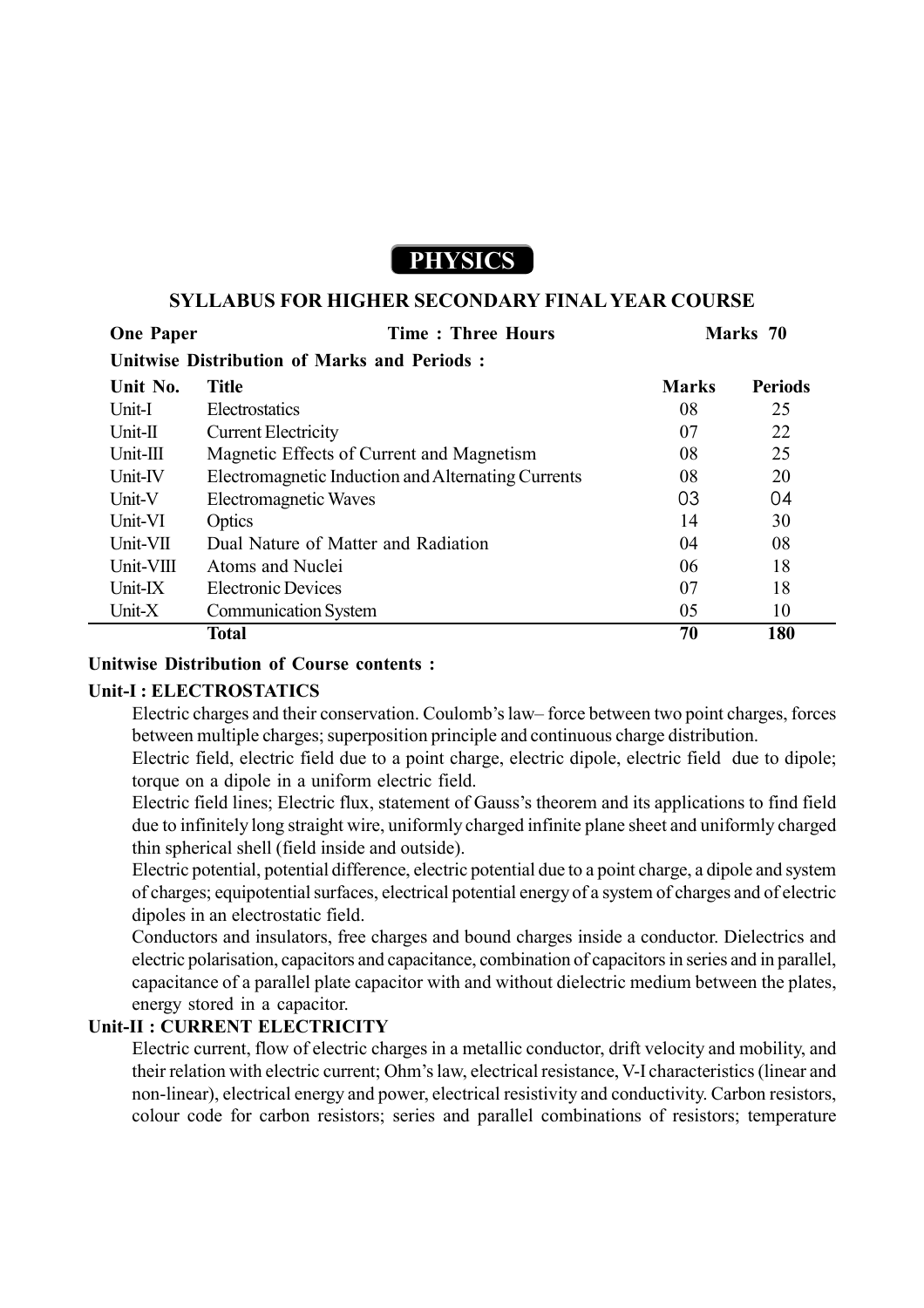#### 2 Syllabi for H.S. Final Year

dependence of resistance.

Internal resistance of a cell, potential difference and emf of a cell, combination of cells in series and in parallel.

Kirchhoff's laws and simple applications. Wheatstone bridge, metre bridge.

Potentiometer– principle and applications to measure potential difference, and for comparing emf of emfs cell'S; measurement of internal resistance of a cell.

## **Unit-III : MAGNETIC EFFECTS OF CURRENT AND MAGNETISM**

Concept of Magnetic field, Oersted's experiment.

Biot-Savart law and its applications to current carrying circular loop (both at centre and at axial point), finite straight conductor.

Ampere's law and its applications to infinitely long straight wire, straight and toroidal solenoids. Force on a moving charge in uniform magnetic and electric fields. Lorentz force Cyclotron.

Force on a current-carrying conductor in a uniform magnetic field. Force between two parallel currentcarrying conductors-definition of one ampere current. Torque experienced by a current loop in a Uniform magnetic field; moving coil galvanometer– its current sensitivity and voltage sentitivity and conversion to ammeter and voltmeter.

Current loop as a magnetic dipole and its magnetic dipole moment. Magnetic dipole moment of a revolving electron. Magnetic field intensity due to a magnetic dipole (bar magnet) along its axis and perpendicular to its axis. Torque on a magnetic dipole (bar magnet) in a uniform magnetic field; bar magnet as an equivalent solenoid, magnetic field lines; Earth's magnetic field and magnetic elements. Para-, dia- and ferro- magnetic substances, with examples. Magnetic Hysteresis Electromagnets and factors affecting their strengths. Permanent magnets.

## **Unit-IV : ELECTROMAGNETIC INDUCTION AND ALTERNATING CURRENTS**

Faraday's Expt, Magnetic flux, Electromagnetic induction; Faraday's law, induced emf and current; Lenz's Law, Eddy currents. Self and mutual inductance.

Alternating currents voltage, peak and rms value of alternating current/voltage power; reactance and impedance; LC oscillations (qualitative treatment only), LCR series circuit resonance power in AC circuits, wattless current.

AC generator and transformer.

## **Unit-V : ELECTROMAGNETIC WAVES**

Electromagnetic waves and their characteristics (qualitative ideas only). Transverse nature of electromagnetic waves. Need for displacement current.

Electromagnetic spectrum (radio waves, microwaves, infrared, visible, ultraviolet, x-rays, gamma rays) including elementary facts about their uses.

## **Unit-VI : OPTICS (Follow NC Convention wherever necessary)**

Reflection of light, spherical mirrors, mirror formula. Refraction of light, total internal reflection and its applications, optical fibres, refraction at spherical surfaces, lenses, thin lens formula, lensmaker's formula. Magnification, power of a lens, combination of thin lenses in contact. Refraction and dispersion of light through a prism.

Scattering of light– blue colour of the sky and reddish appearance of the sun at sunrise and sunset. Optical instruments : Microscopes and astronomical telescopes (reflecting and refracting) and their magnifying powers.

Wave optics : Wavefront and Huygens' principle, reflection and refraction of plane wave at a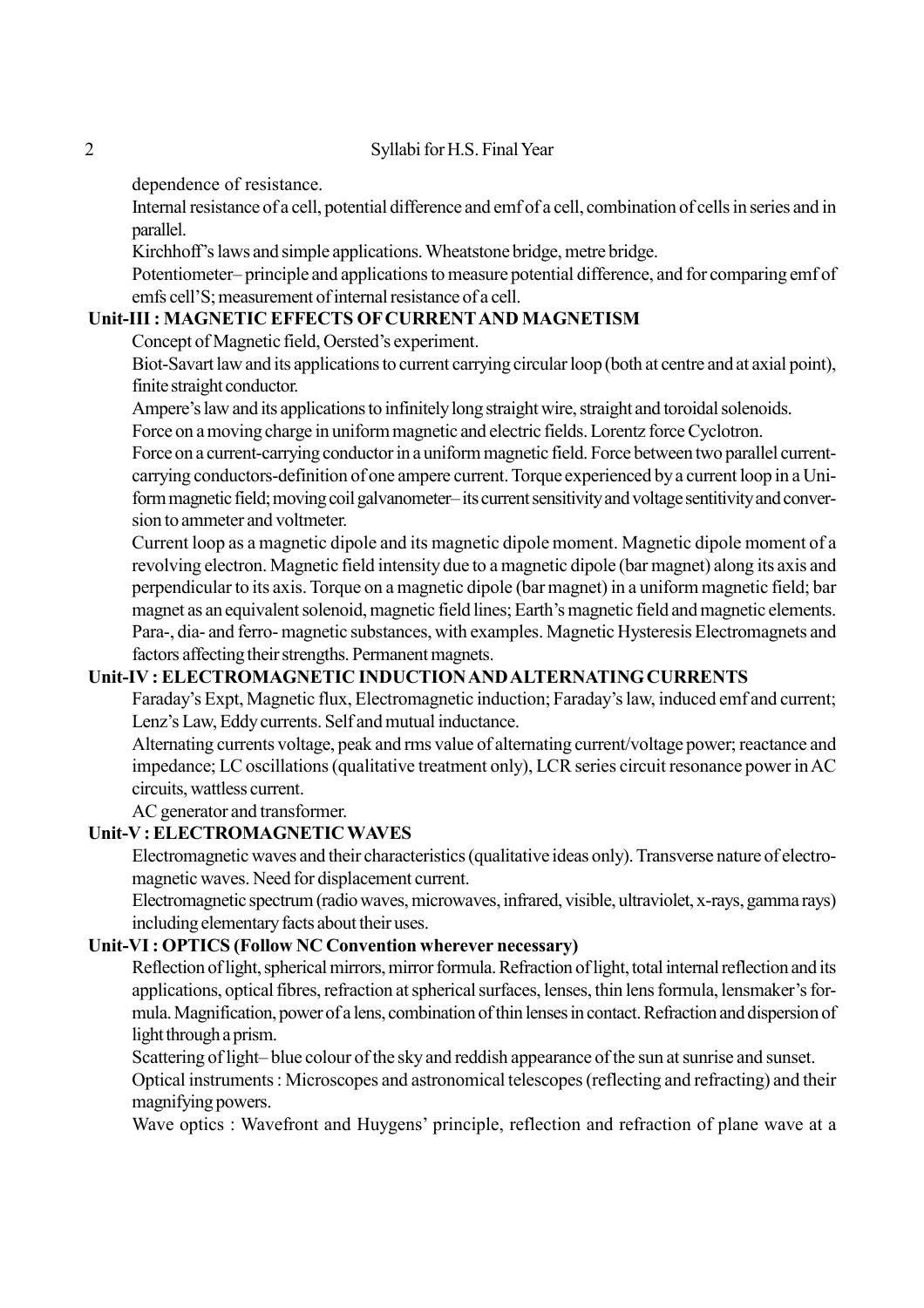plane surface using wavefronts. Proof of laws of reflection and refraction using Huygens' principle. Interference, Young's double slit experiment and expression for fringe width, coherent sources and sustained interference of light. Diffraction due to a single slit, width of central maximum. Resolving power of microscopes and astronomical telescopes. Polarisation, plane polarised light; Brewster's law, uses of plane polarised light and Polaroids.

## **Unit-VII : DUAL NATURE OF MATTER AND RADIATION**

Photoelectric effect, Hertz and Lenard's observations; Einstein's photoelectric equation– particle nature of light.

Matter waves– wave nature of particles, de Broglie relation. Davisson-Germer experiment.

#### **Unit-VIII : ATOMS AND NUCLEI**

Alpha– particle scattering experiment; Rutherford's atomic model; Bohr model, energy levels, hydrogen spectrum.

Composition and size of a nucleus, atomic masses, isotopes, isobars; isotones. Radioactivity– alpha, beta and gamma particles/rays and their properties; radioactive decay law. Mass-energy relation, mass defect; binding energy per nucleon and its variation with mass number; nuclear fission and fusion.

#### **Unit-IX : ELECTRONIC DEVICES**

Semiconductors; semiconductor diode– I-V characteristics in forward and reverse bias, diode as a rectifier; I-V characteristics of LED, photodiode, solar cell, and Zener diode; Zener diode as a voltage regulator. Junction transistor, transistor action, characteristics of a transistor, Logic gates (OR, AND, NOT, NAND and NOR).

## **Unit-X : COMMUNICATION SYSTEM**

Elements of a communication system (block diagram only); bandwidth of signals (speech, TV and digital data); bandwidth of transmission medium. Propagation of electromagnetic waves in the atmosphere, sky and space wave propagation. Need for modulation.

## **SYLLABUS FOR PHYSICS PRACTICAL**

## **Total Marks- 30**

#### **Section-A**

Every student will perform 10 experiments (5 from each section) & 8 activities (4 from each section) during the academic year.

#### **Experiments :**

- 1. To observe the variation of potential difference (V) across a given resistor by changing the curent (I) through it. Draw I-V graph and find the value of the given resistance from the graph.
- 2. To find the value of a given resistance by using a metre bridge.
- 3. Construct a potential divider with the help of a rheostat and a battery (or cell) and use it to verify, Ohm's Law.
- 4. To determine the internal resistance of given primary cell using potentiometer.
- 5. Place a bar magnet in the magnetic meridian and draw the field lines with its

(i) *North-pole pointing towards the geographical north pointing.*

(ii) *South pole pointing towards the geographical north* on one side of the magnet and to locate the position of the neutral point.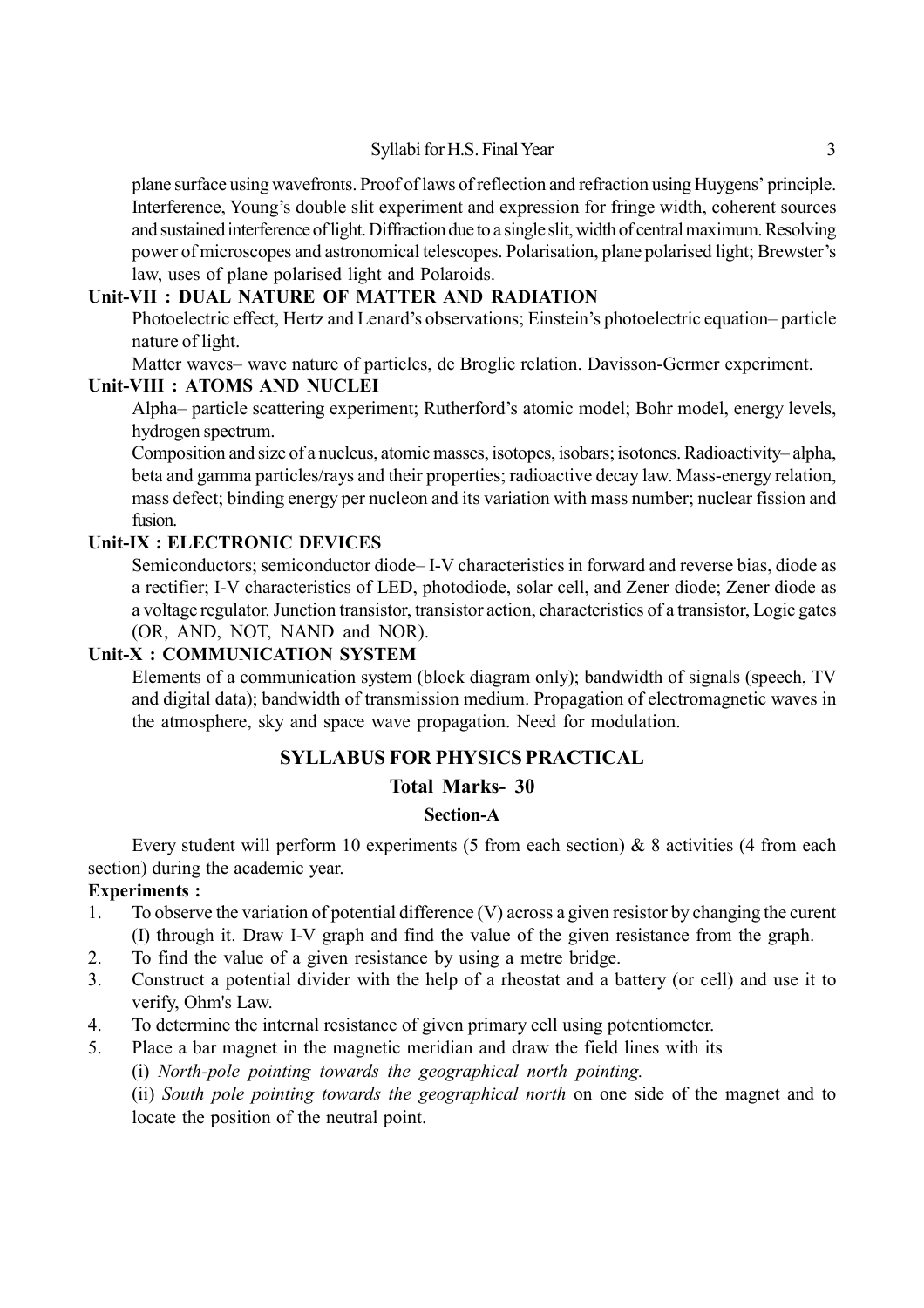## 4 Syllabi for H.S. Final Year

## **Activities :**

- 1. To observe deflection of a magnetic needle placed near a conductor carrying current.
- 2. To measure resistance, dC voltage, dC current and check continuity of a given electrict circuit using multimeter.
- 3. To assemble a household circuit comprising three bulbs, three on/off switches a fuse and a power source.

*or,* Assemble an extension board with an indicator, a fuse, three plug points and three on/off switches.

- 4. To study the variation in potential drop with length of a wire for a steady current.
- 5. Assemble an electric circuit comprising of atleast a battery, rheostat, key, ammeter and voltmeter. Mark the components that are not connected in proper order and correct the circuit and also draw the correct circuit diagram.

## **Section-B**

## **Experiments :**

- 1. To find the focal length of a convex lens by plotting graphs between u and  $\upsilon$  [Taken three readings making  $u > v$  and three readings making  $u \le v$ .]
- 2. To find the focal length of a concave lens using a convex lens.
- 3. To find the angle of minimum deviation for a given equilateral prism by plotting a graph between the angles of incidence (i) and corresponding angles of deviation  $(\delta)$ . Determine the refractive index of the material of the prism. [Take angles of incidence as  $35^{\circ}$ ,  $40^{\circ}$ ,  $45^{\circ}$ ,  $50^{\circ}$ ,  $55^{\circ}$ ,  $60^{\circ}$ ]
- 4. Measure the angles of incidence (i) and corresponding angles of refraction (r) for a glass slab by pin method. Draw sin  $i - \sin r$  graph and find the refractive index of the material of the glass slab from the graph.
- 5. Draw the I-V characteristics graph of a  $p n$  junction in forward bias. Find the dc forward resistance of the diode from the graph.
- 6. Draw the output characteristic graphs of an  $n p n$  transistor in common emitter configuration. Find the value of  $\beta$  from the graphs.

# **Activities :**

- 1. To identify resistance from resistance colour codes and to verify the values using a multimeter.
- 2. To identify a diode, an LED, a transistor, a resistor, a capacitor and an IC from a mixed collection of such items using a multimeter.
- 3. To observe refraction and lateral deviation of a beam of light incident obliquely on a glass slab.
- 4. To observe polarization of light using two polaroids.
- 5. Identify a concave and a convex mirror by observing the images formed by the mirrors.
- 6. To study the nature and size of the image formed by (i) convex lens (ii) concave mirror, using an optical bench.
- 7. Indentify a concave and a convex mirror by the image formed by the mirrors.

# **Suggested Investigatory Projects : (Students and teachers are free to design other project.)**

- 1. To investigate whether the energy of a simple pendulum is conserved.
- 2. To investigate changes in the velocity of a body under the action of a constant force and determine